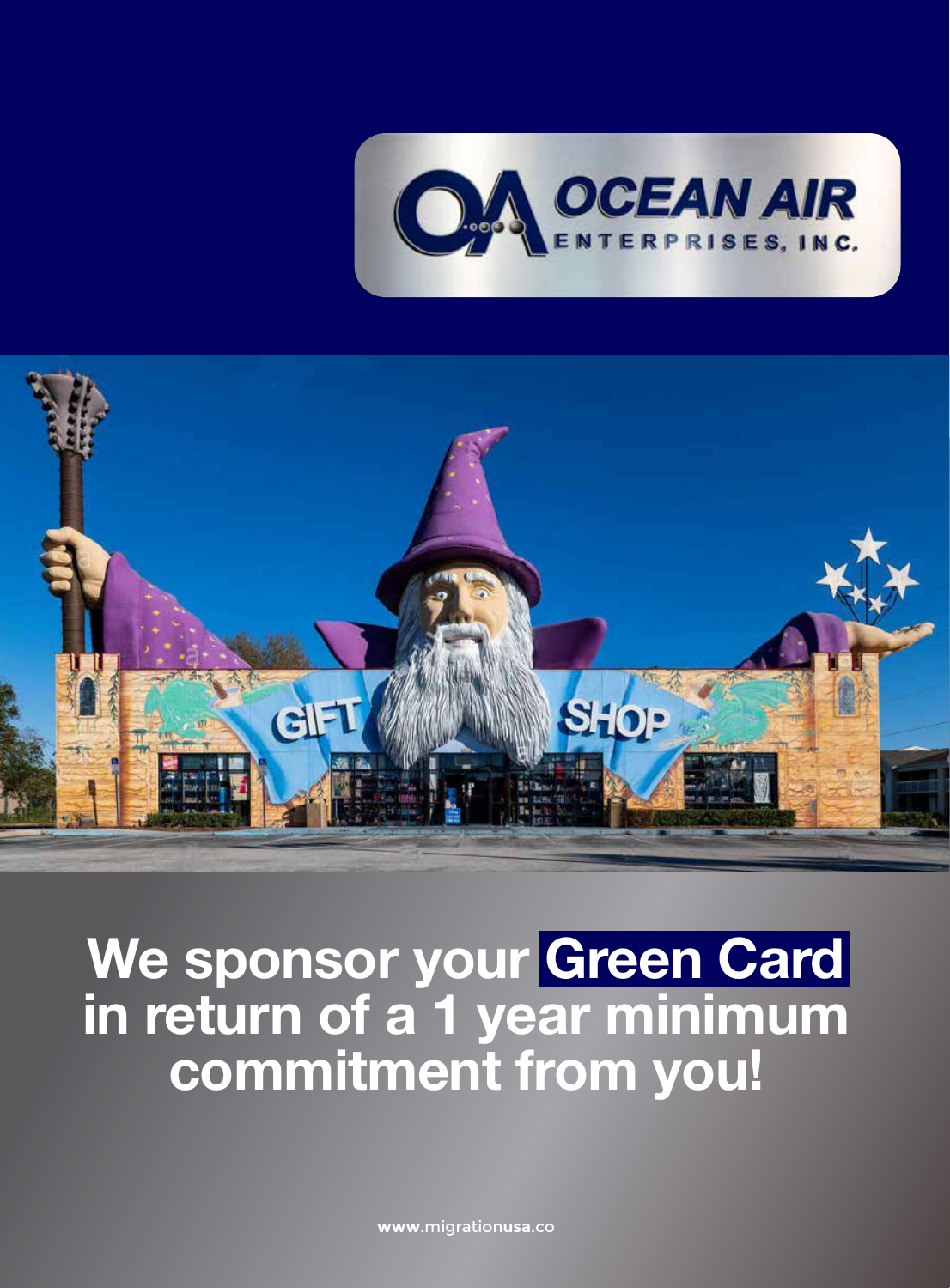**OA** 

# **ABOUT U**

A known leader in the retail industry for over 35 years, Ocean Air Enterprises (OAE) is a family-owned and operated organization with more than 200,000 sq ft of retail space.



OAE implements a servant leadership philosophy which emphasizes serving its employees primarily, empowering them and creating a healthy and safe environment where they can be content, can flourish and excel. Those servant leaders will in their turn do their best to serve the customers and give them the best shopping experience. A culture of altruism culture will lead to employees, company and community success.

O A E is a group of servant leaders connected and driven by a common mission:

## **'Serve Quality, Value and Exceptional service to both its customers and employees'**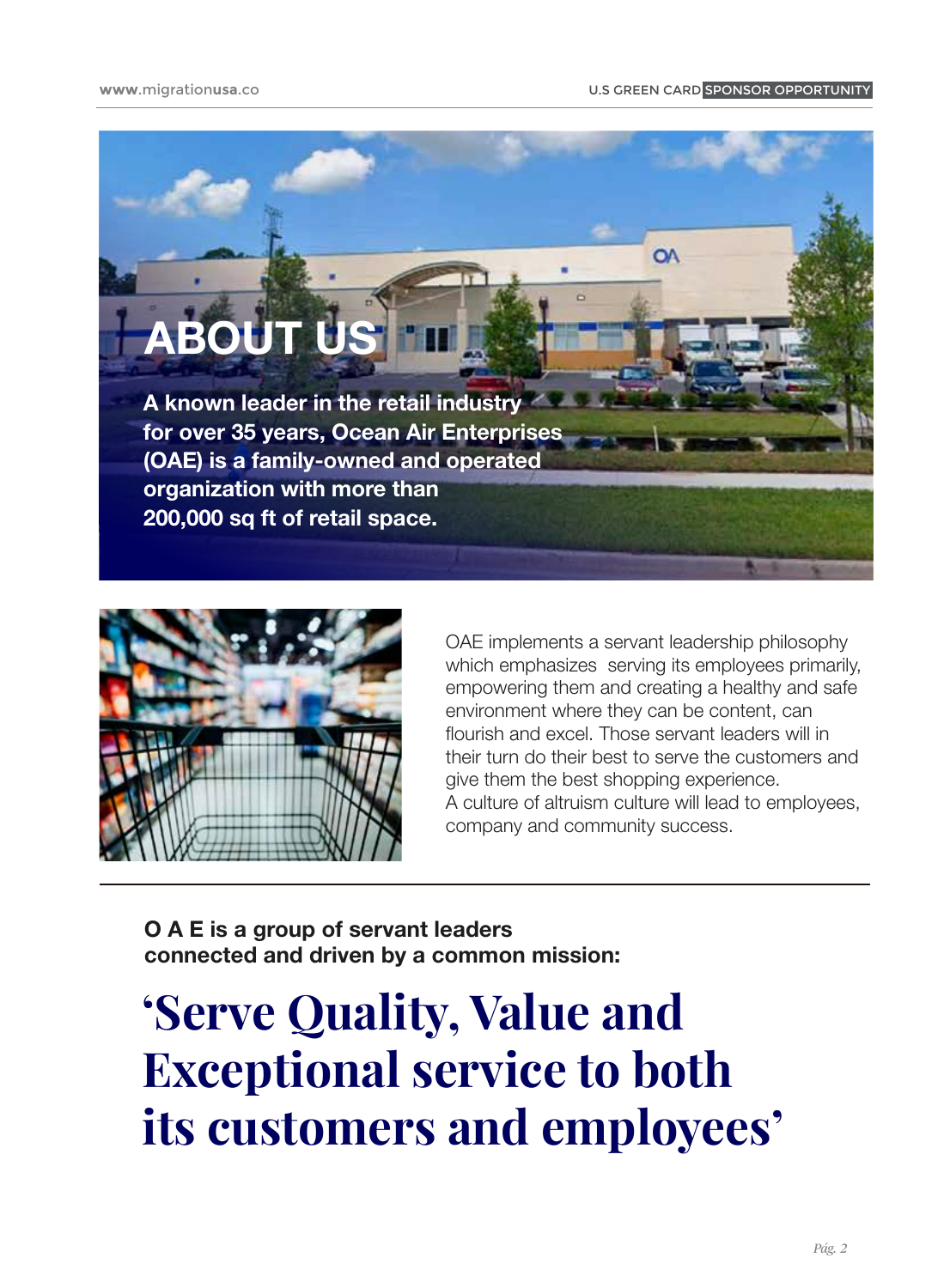# Positions Available



### Warehouse Clerk

JOB LOCATION Kissimee/Orlando, FLorida

### Hour Wage SALARY RANGE \$10.90 OR \$22,67

#### JOB DESCRIPTION

Warehouse worker responsibilities include storing materials picking, packing and scanning orders.



- Receive, store, and issue merchandise, materials, equipment, and other items from stockroom, warehouse, or storage yard to fill shelves, racks, tables, or customers' orders.
- May operate power equipment to fill orders.
- May mark prices on merchandise and set up sales displays.
- Perform inventory controls and keep quality standards high for audits.
- Keep a clean and safe working environment and optimize space utilization.
- Complete diary logs into inventory
- **Exercise A** Report any discrepancies.
- Communicate and cooperate with supervisors and coworkers.
- Follow quality service standards and comply with procedures, rules and regulations.
- Sweep, dust and mop.
- Organize warehouse and work area for orderliness at all times.

#### MINIMUM REQUIREMENTS: High School diploma, Ged or foreign equivalent.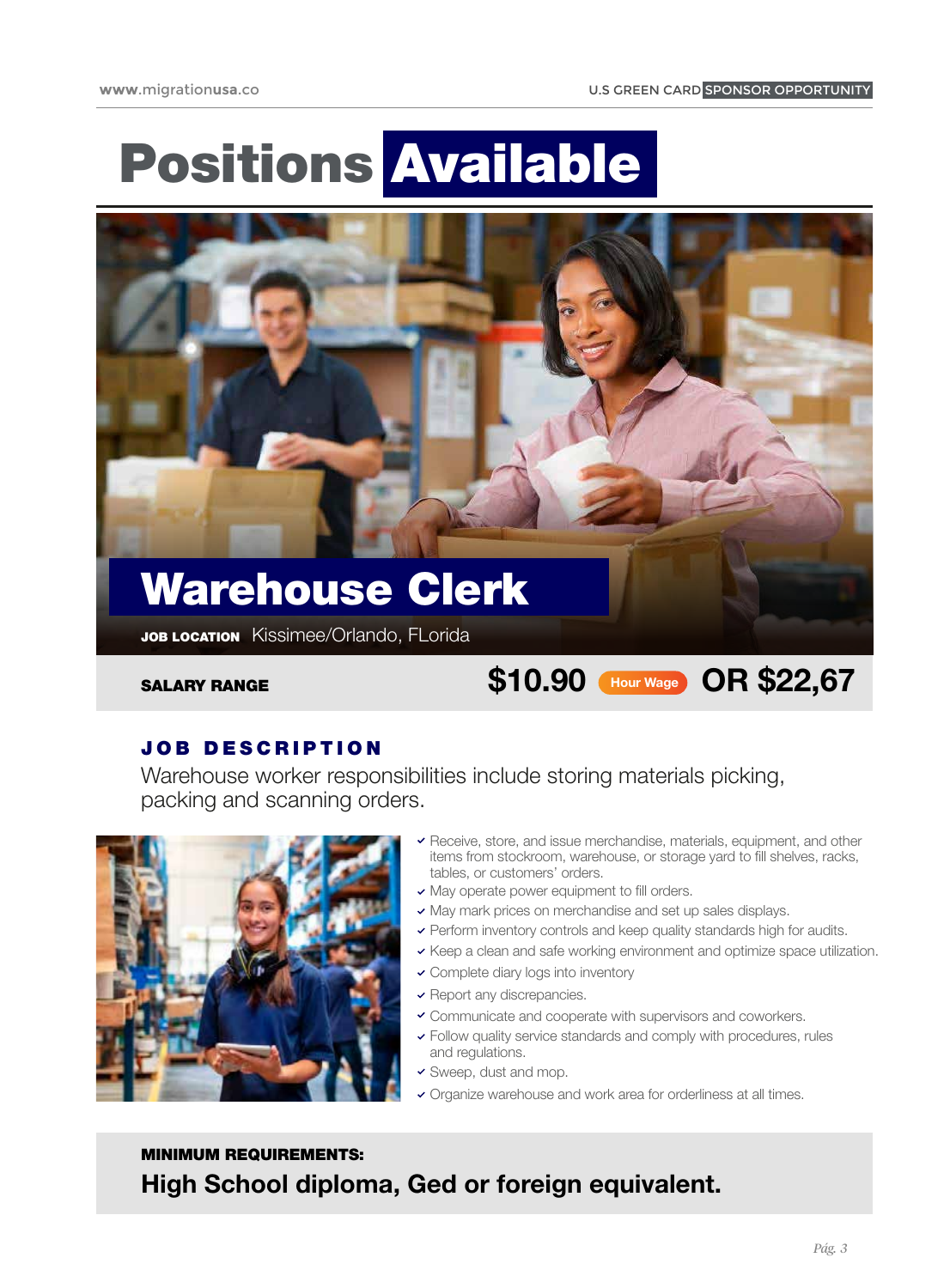

#### JOB DESCRIPTION

Support a great customer experience by servicing every customer and by endorsing the company philosophy "Servant Leadership".



- Comply with all Ocean Air Enterprises polices and procedures.
- Complete all training as required.
- Efficiently execute all store task within company guidelines as assigned by store management.
- Assist store management in completing floor and window placements, markdowns and promotions as requested.
- Practice Loss Prevention awareness and drives reducing internal shrinkage through servicing the customer and supporting a culture of honesty.
- Demonstrate knowledge of merchandise trends, current marketing campaings, and in-store promotions and consistently executes marketing, promotional and visual best practices.
- Drive sales through engagement of customers, suggestive selling, and sharing product knowledge.
- Is knowledgeable of and follows all store safety procedures.
- Greet and receive customers in a welcoming manner.
- Maintain a clean, neat and organized stock in both front of store and backrooms including straightening, hanging, sizing, ad merchandising.
- Assist with inventory, including receiving and stocking merchandise.
- Always act in a respectfull manner to customers, managers, and peers.

MINIMUM REQUIREMENTS: None.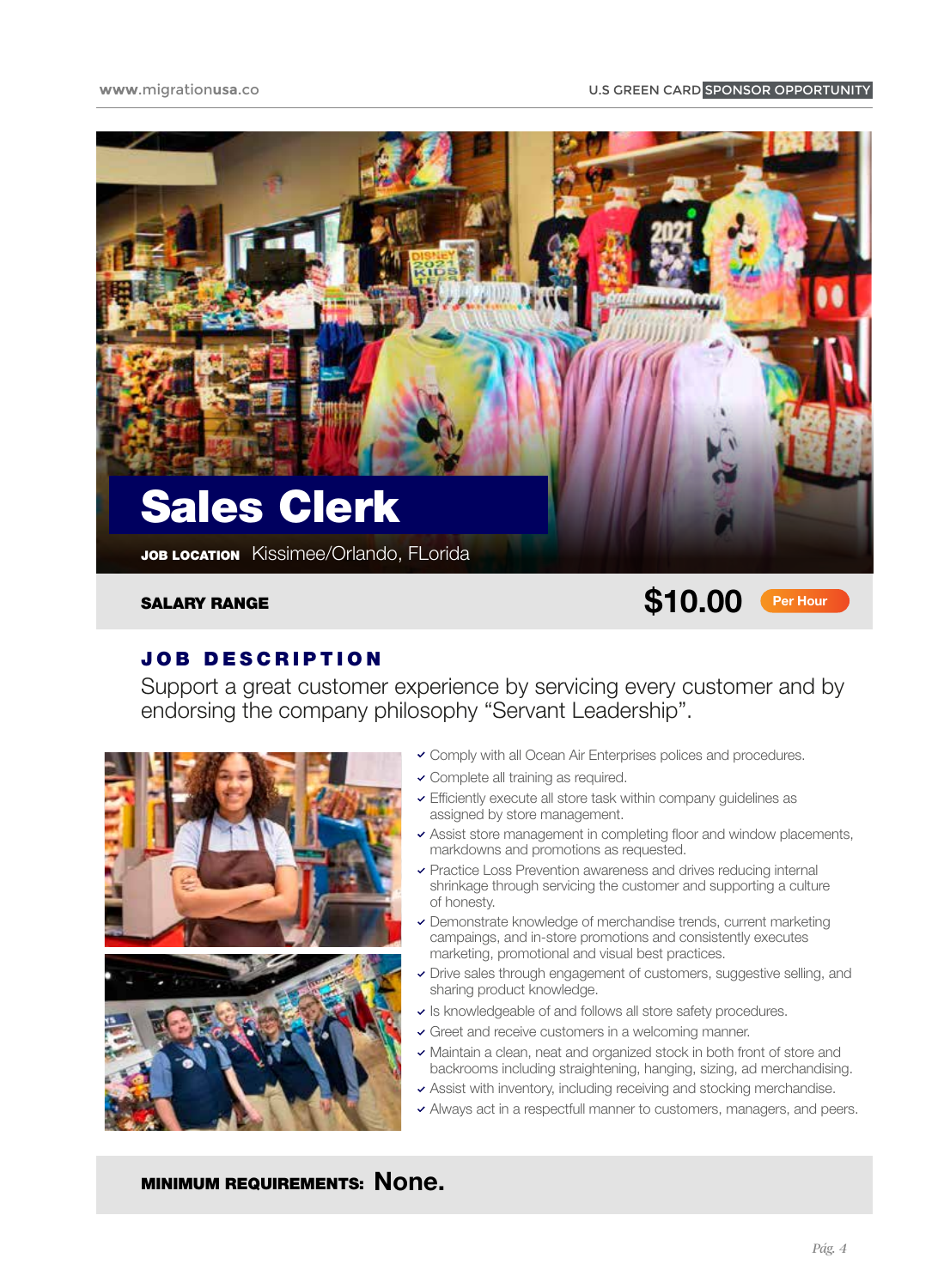

The EB-3 Visa Program makes it easier for foreign workers to receive the "Green Card" permanent residence card from the American government.

#### Industries with proven shortages.



#### The United States is looking for people like you, to make up for the labor shortage that affects some industries.

Since 1990 the Immigration law in the United States has allowed US companies to sponsor foreigners who are willing and qualified to work in low-demand positions, such as food and beverage services.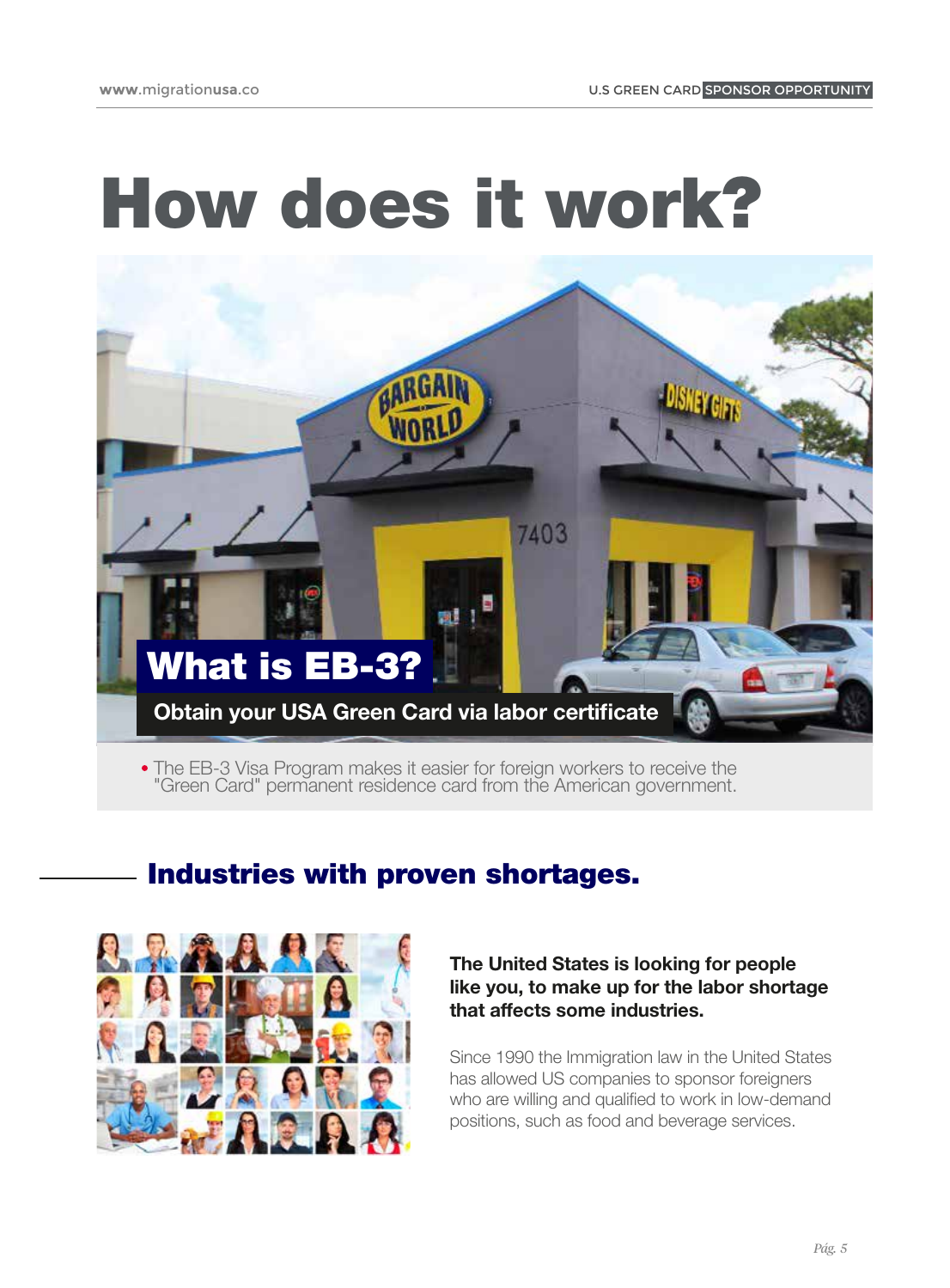# It is an easy and fast process

In a time frame of approximately 18 to 24 months, it will allow you to obtain your permanent resident card.



20 Months Proyected time

for an employee to obtain their Green Card

### Why this is a win-win situation for employees and employers?

You get your Green Card and the sponsor obtain a quality employee for at minimum of 1 year



### EB-3 other workers

After 5 years as a permanent resident you will be able to apply for your American Citizenship.